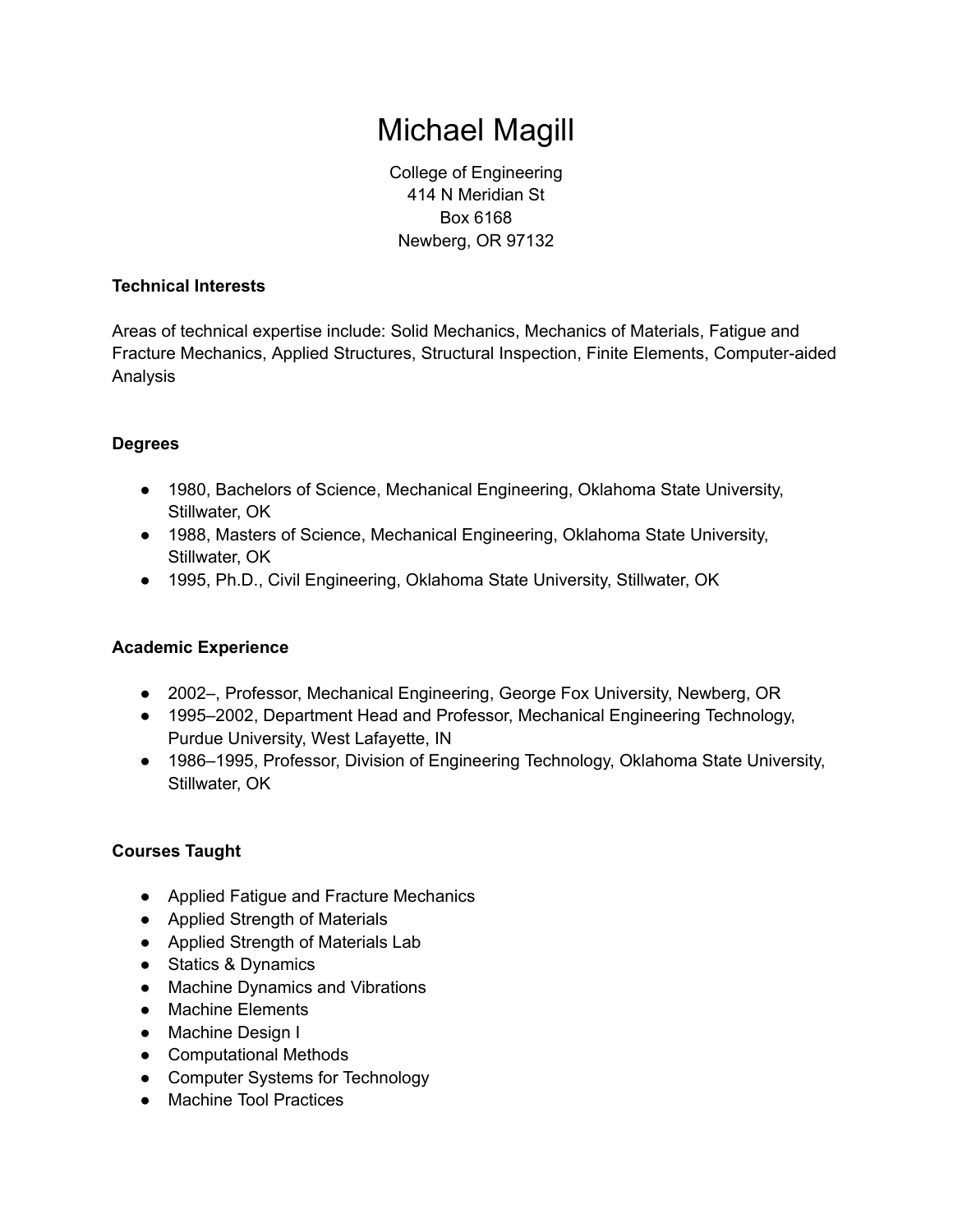- Manufacturing Processes Lab
- Materials Testing
- Computer-Aided Analysis
- Technical Drawing
- Computer Integrated Manufacturing Lab

#### **Industrial & Business Experience (4 years)**

- Department of Interior, Structural Engineer/Project Supervisor, Denver, CO
- Department of Interior, Computer Analyst, King Salmon, AK
- Amoco Production Company, Production Systems Engineer, Denver, CO

#### **Professional Registrations**

- Registered Professional Engineer in the State of Indiana
- Registered Professional Engineer in the State of Oklahoma

#### **Professional Memberships**

- Technology Accreditation Commission of Accreditation Board for Engineering and Technology (TAC-ABET) — MET Program Evaluator
- American Society of Mechanical Engineers (ASME) Past National Chair for MET Department Heads Committee (METDHC); Board on Engineering Education (BEE)
- American Society for Engineering Education (ASEE) Past Chair of Mechanics Division
- Society of Manufacturing Engineers (SME) Formerly Faculty Advisor for 10 Years
- American Society of Civil Engineers (ASCE)

## **Awards and Honors**

- 2006 Undergraduate Teacher of the Year, George Fox University
- 1998 MET Outstanding Undergraduate Teacher, Purdue University
- 1997 SOT Outstanding Non-tenured Faculty Award, Purdue University
- 1997 MET Outstanding Non-tenured Faculty Award, Purdue University
- 1997 MET Outstanding Undergraduate Teacher, Purdue University
- 1995 Outstanding Teacher Award, Midwest Region of the American Society of Engineering Educators
- 1994 Excellent Teacher Award, Oklahoma State University, College of Engineering, Architecture, and Technology